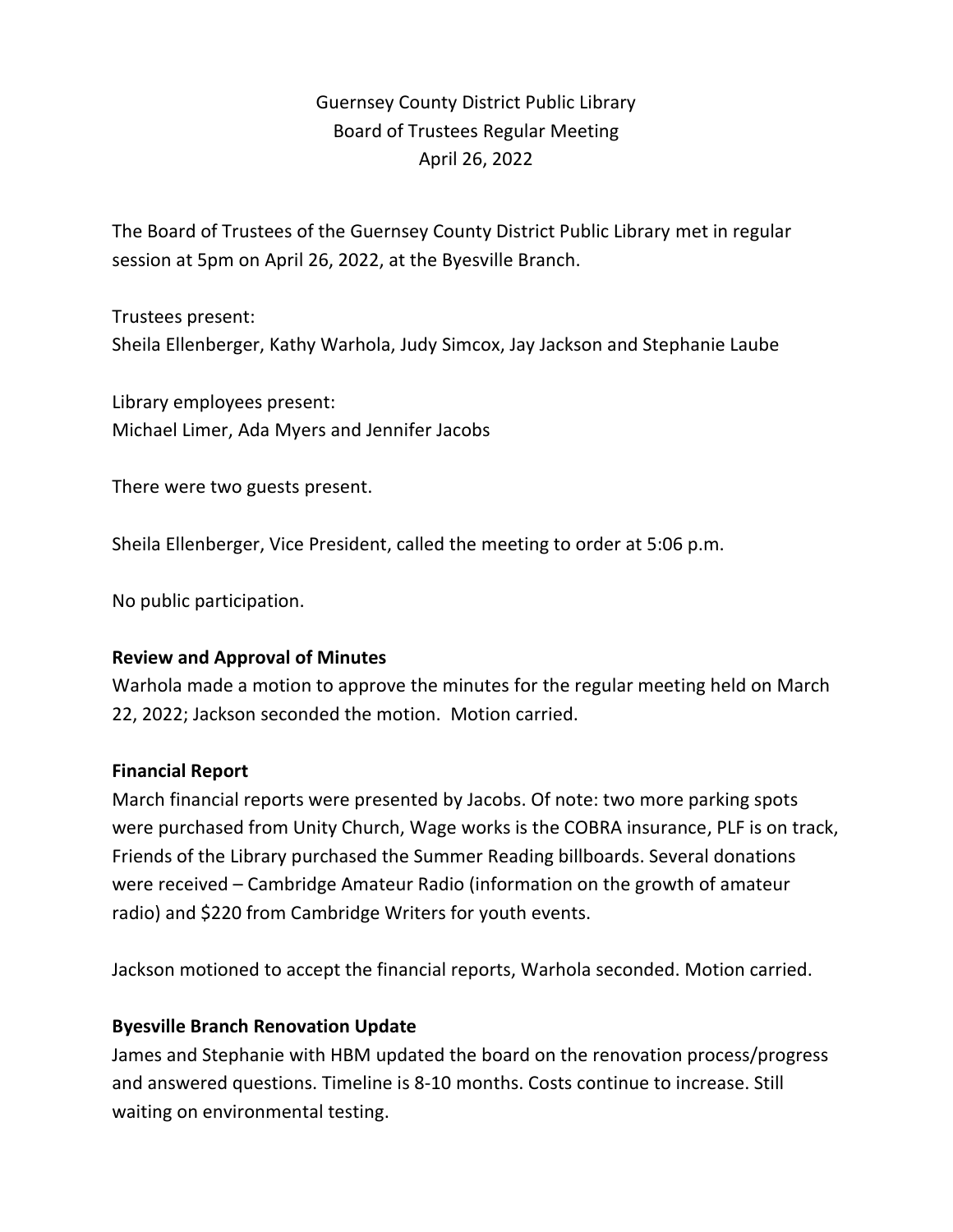#### **New Business**

Approval of Hires: Sandie Walton – outreach coordinator, full-time, \$38,000; Leisa Arnold – floating library assistant, part-time, \$10/hour. Simcox motioned to approve the hires; Laube seconded and motion carried.

Carpet: quotes were obtained for the meeting room at crossroads – Millfair \$4200; King Carpet \$6800 or \$6100. Mr. Limer will also get pricing on vinyl flooring for the room

HVAC: \$47,000 was spent in 2020 for the HVAC system repairs and contract. \$22,000 in 2021. This year it will cost \$8000 for the renewal contract with Enervise.

GCT Parking Lot: Warhola motioned to award the work to Parnell & Associates at a cost of \$5200; Jackson seconded and motioned carried.

#### **Old Business**

No old business

### **Director's Report**

Personnel Committee: Trustees Jackson and Ellenberger will meet along with Myers, Jacobs and Limer to discuss personnel items including whether notes need to be made available when a records request is made for meeting minutes including executive sessions

Summer Reading: Summer reading returns on May 16. Billboards will go up thanks to Friends of the Library. Cambridge Schools will do a field trip to the library on May 12 and 13. Myers will oversee.

Cargo/Interlibrary Loan: projecting that it will be back up and running next Monday.

Receipt Printing: Limer looked into the possibility of the receipts print when a book is borrowed from the library showing how much money was saved by borrowing the book as opposed to buying it. At this time, we do not have the software for this activity.

OLC Trustee Dinner: Simcox and Ellenberger attending. There were approximately 40 attendees. The dinner went well.